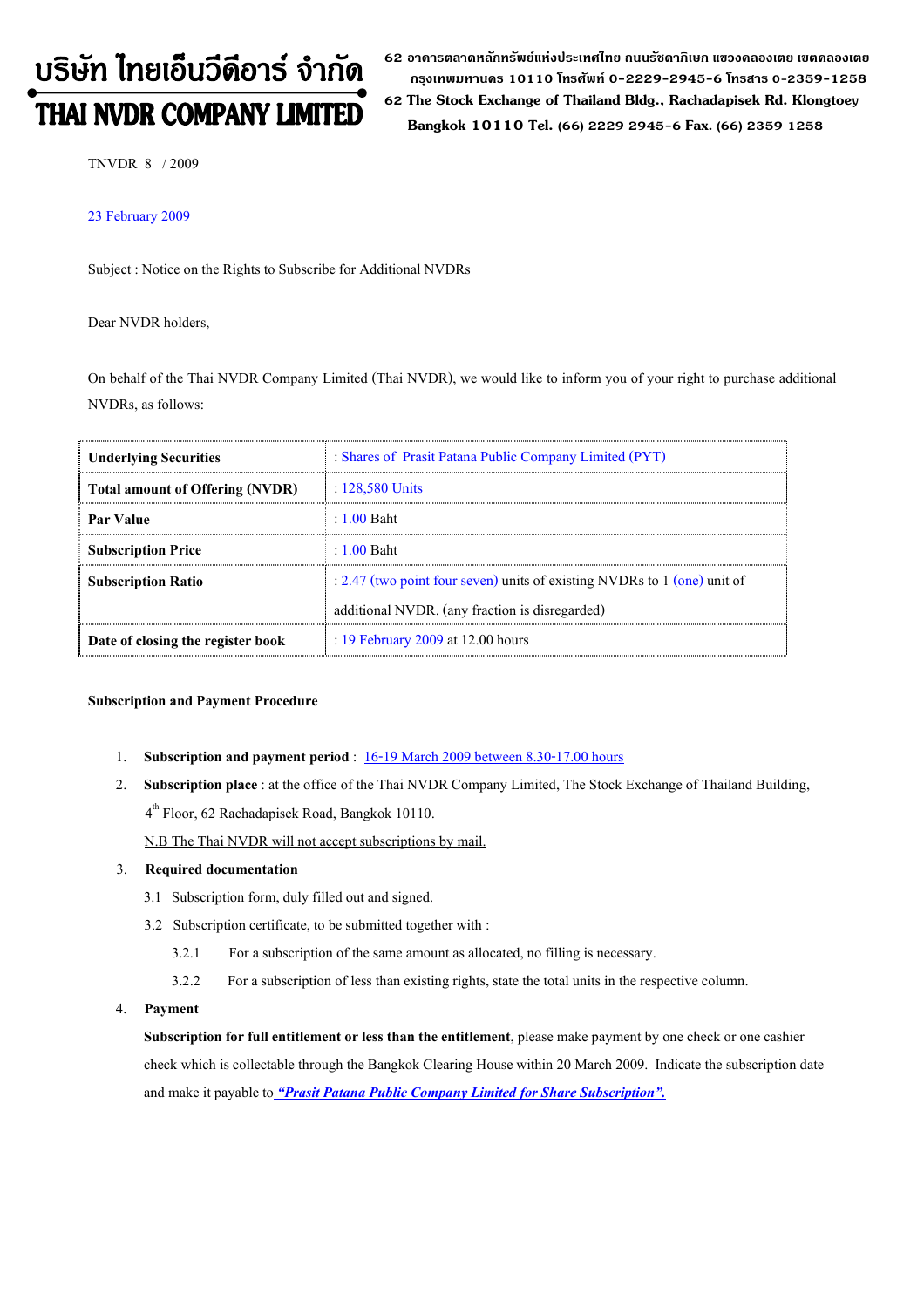5. If NVDR holders fail to exercise their rights or make a payment within the allotted time schedule, or the check or cashier check is not honored, it shall be deemed that such NVDR holders do not wish to exercise their subscription rights. Thai NVDR shall thus regard the subscription as being void.

Should you need any further information, please do not hesitate to contact Account Services Unit at 02-229-2800 Ext. 2945-2946.

Sincerely yours,

Thai NVDR Company Limited

facti

(Somchai Oksue) Head Depository Dept. SET Group

Enclosure : 1. Subscription Form for NVDR Right Issues 2. Subscription Certificate